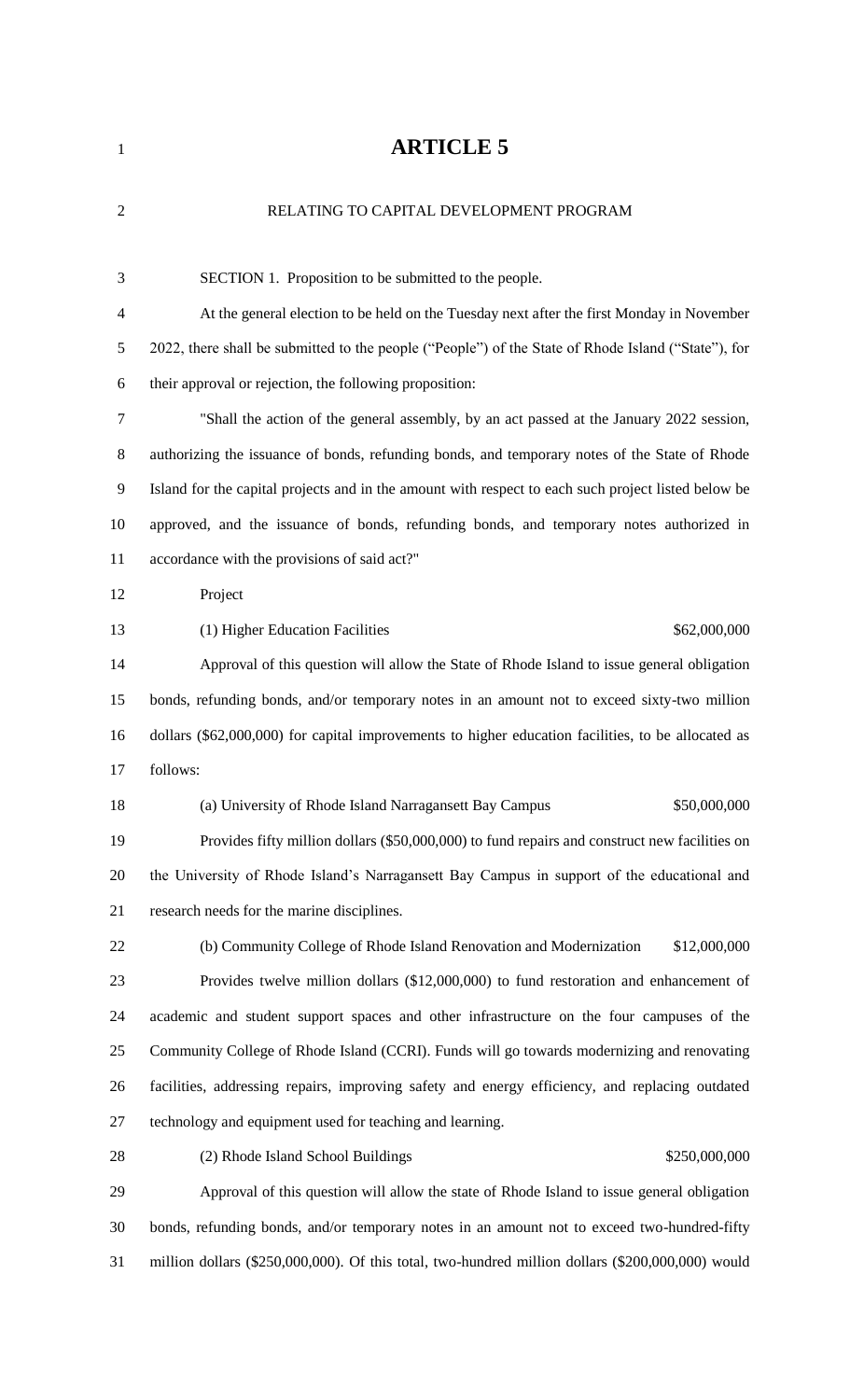provide direct funding for school construction projects, such as the construction of new school facilities and the rehabilitation of existing school facilities. Fifty million (\$50,000,000) would fund the school building authority capital fund enabling projects that address high priority school building needs including upgraded lighting, heating, and ventilation systems to help create facility equity between Rhode Island students.

(3) Green Bond Economy Bonds \$38,000,000

 Approval of this question will allow the State of Rhode Island to issue general obligation bonds, refunding bonds, and/or temporary notes in an amount not to exceed thirty-eight million dollars (\$38,000,000) for environmental and recreational purposes, to be allocated as follows:

(a) Municipal Resiliency \$16,000,000

 Provides sixteen million dollars (\$16,000,000) for up to seventy-five percent (75%) matching grants to municipalities for restoring and/or improving resiliency of infrastructure, vulnerable coastal habitats, and restoring rivers and stream floodplains. These funds are expected to leverage significant matching funds to support local programs to improve community resiliency and public safety in the face of increased flooding, major storm events, and environmental degradation.

 (a) Small Business Energy Loan Program \$5,000,000 Provides five million dollars (\$5,000,000) for grants for small businesses to remove impediments to clean energy project implementation and would provide zero interest and below market rate loans for clean energy projects.

21 (b) Narragansett Bay and Watershed Restoration  $$3,000,000$ 

 Provides three million dollars (\$3,000,000) for activities to restore and protect the water quality and enhance the economic viability and environmental sustainability of Narragansett Bay and the state's watersheds. Eligible activities include nonpoint source pollution abatement, including stormwater management; nutrient loading abatement; commercial, industrial and agricultural pollution abatement; and riparian buffer and watershed ecosystem restoration.

27 (c) Forest Restoration  $\qquad$  83,000,000

 Provides three million dollars (\$3,000,000) to maintain forest and wildlife habitat and infrastructure on state properties, including state management areas.

- (e) Brownfields Remediation and Economic Development \$4,000,000
- Provides four million dollars (\$4,000,000) for up to eighty percent (80%) matching grants
- to public, private, and/or non-profit entities for brownfield remediation projects.
- (f) State Land Acquisition Program \$3,000,000

Art5 RELATING TO CAPITAL DEVELOPMENT PROGRAM (Page -2-)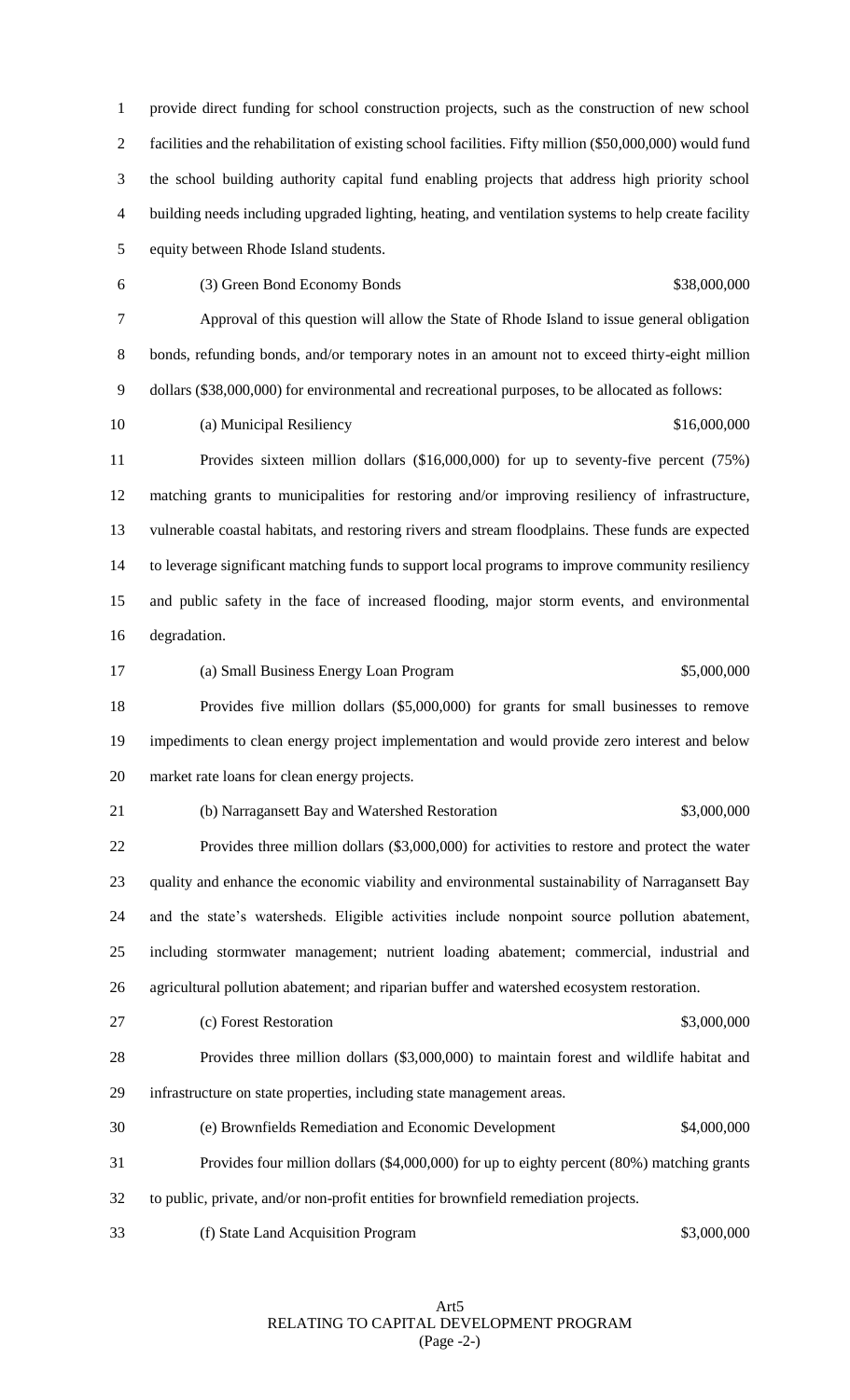Provides three million dollars (\$3,000,000) for the State to acquire fee simple interest or conservation easements to open space, farmland, watershed, and recreation lands.

 (g) Local Land Acquisition Matching Grant Program \$2,000,000 Provides two million dollars (\$2,000,000) for up to fifty percent (50%) matching grants to municipalities, local land trusts and nonprofit organizations to acquire fee-simple interest, development rights, or conservation easements on open space and urban parklands.

 (h) Local Recreation Development Matching Grant Program \$2,000,000 Provides two million dollars (\$2,000,000) for up to eighty percent (80%) matching grants to municipalities to acquire, develop, or rehabilitate local public recreational facilities in Rhode Island.

SECTION 2. Ballot labels and applicability of general election laws.

 The Secretary of State shall prepare and deliver to the State Board of Elections ballot labels for each of the projects provided for in Section 1 hereof with the designations "approve" or "reject" provided next to the description of each such project to enable voters to approve or reject each such proposition. The general election laws, so far as consistent herewith, shall apply to this proposition. SECTION 3. Approval of projects by people.

 If a majority of the People voting on the proposition in Section 1 hereof shall vote to approve any project stated therein, said project shall be deemed to be approved by the People. The authority to issue bonds, refunding bonds and/or temporary notes of the State shall be limited to the aggregate amount for all such projects as set forth in the proposition, which has been approved by the People.

SECTION 4. Bonds for capital development program.

 The General Treasurer is hereby authorized and empowered, with the approval of the Governor, and in accordance with the provisions of this Act to issue capital development bonds in serial form, in the name of and on behalf of the State of Rhode Island, in amounts as may be specified by the Governor in an aggregate principal amount not to exceed the total amount for all projects approved by the People and designated as "capital development loan of 2022 bonds." Provided, however, that the aggregate principal amount of such capital development bonds and of any temporary notes outstanding at any one time issued in anticipation thereof pursuant to Section 7 hereof shall not exceed the total amount for all such projects approved by the People. All provisions in this Act relating to "bonds" shall also be deemed to apply to "refunding bonds."

 Capital development bonds issued under this Act shall be in denominations of one thousand dollars (\$1,000) each, or multiples thereof, and shall be payable in any coin or currency of the United States which at the time of payment shall be legal tender for public and private debts. These

## Art5 RELATING TO CAPITAL DEVELOPMENT PROGRAM (Page -3-)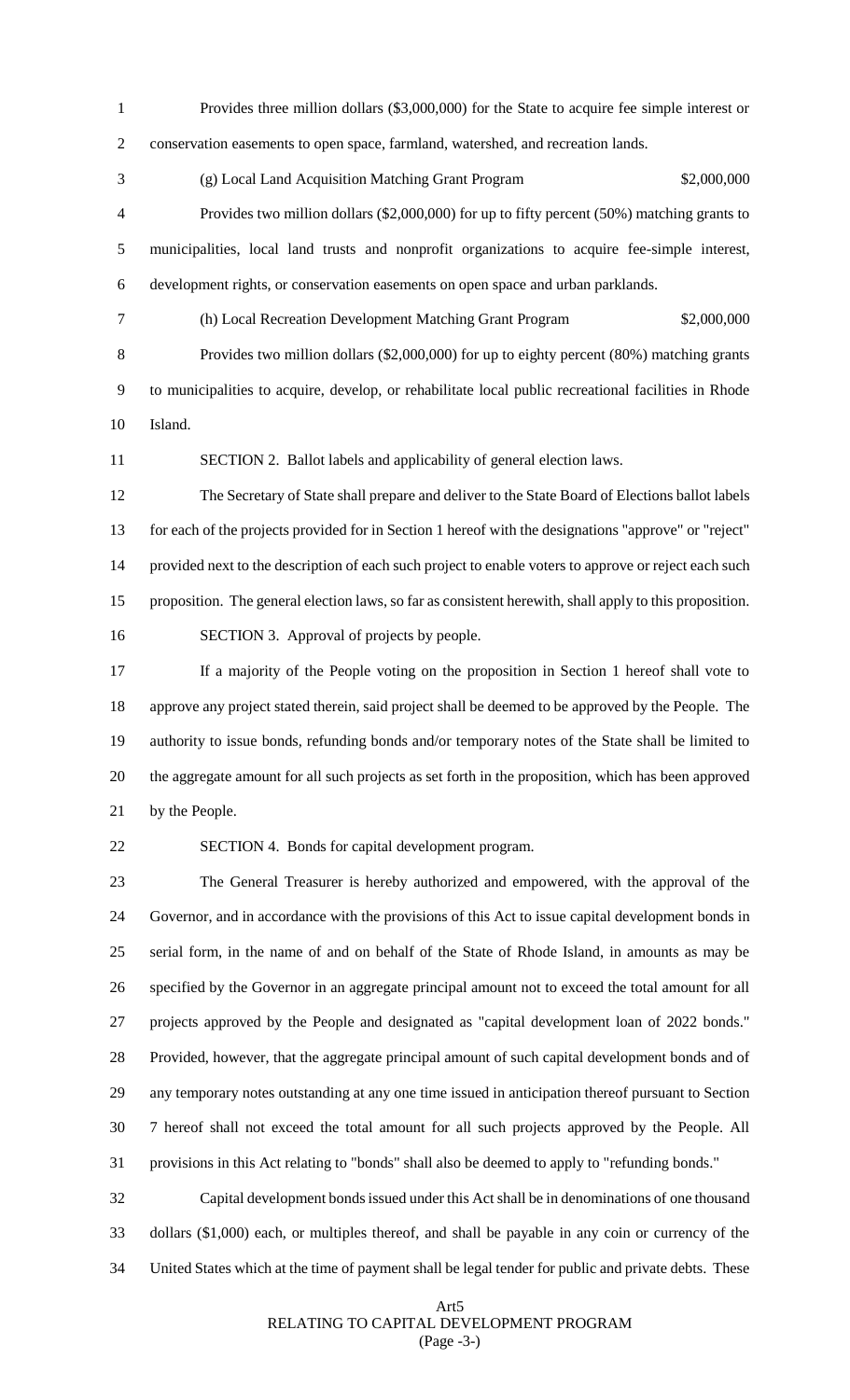capital development bonds shall bear such date or dates, mature at specified time or times, but not 2 mature beyond the end of the twentieth  $(20<sup>th</sup>)$  State fiscal year following the fiscal year in which they are issued; bear interest payable semi-annually at a specified rate or different or varying rates: be payable at designated time or times at specified place or places; be subject to express terms of redemption or recall, with or without premium; be in a form, with or without interest coupons attached; carry such registration, conversion, reconversion, transfer, debt retirement, acceleration and other provisions as may be fixed by the General Treasurer, with the approval by the Governor, upon each issue of such capital development bonds at the time of each issue. Whenever the Governor shall approve the issuance of such capital development bonds, the Governor's approval shall be certified to the Secretary of State; the bonds shall be signed by the General Treasurer and countersigned by Secretary of State and shall bear the seal of the State. The signature approval of the Governor shall be endorsed on each bond.

SECTION 5. Refunding bonds for 2022 capital development program.

 The General Treasurer is hereby authorized and empowered, with the approval of the Governor, and in accordance with the provisions of this Act, to issue bonds to refund the 2022 capital development program bonds, in the name of and on behalf of the state, in amounts as may be specified by the Governor in an aggregate principal amount not to exceed the total amount approved by the People, to be designated as "capital development program loan of 2022 refunding bonds" (hereinafter "Refunding Bonds").

 The General Treasurer with the approval of the Governor shall fix the terms and form of any Refunding Bonds issued under this Act in the same manner as the capital development bonds 22 issued under this Act, except that the Refunding Bonds may not mature more than twenty (20) years from the date of original issue of the capital development bonds being refunded.

 The proceeds of the Refunding Bonds, exclusive of any premium and accrual interest and net the underwriters' cost, and cost of bond issuance, shall, upon their receipt, be paid by the General Treasurer immediately to the paying agent for the capital development bonds which are to be called and prepaid. The paying agent shall hold the Refunding Bond proceeds in trust until they are applied to prepay the capital development bonds. While such proceeds are held in trust, the proceeds may be invested for the benefit of the State in obligations of the United States of America or the State of Rhode Island.

 If the General Treasurer shall deposit with the paying agent for the capital development bonds the proceeds of the Refunding Bonds, or proceeds from other sources, amounts that, when invested in obligations of the United States or the State of Rhode Island, are sufficient to pay all principal, interest, and premium, if any, on the capital development bonds until these bonds are

### Art5 RELATING TO CAPITAL DEVELOPMENT PROGRAM (Page -4-)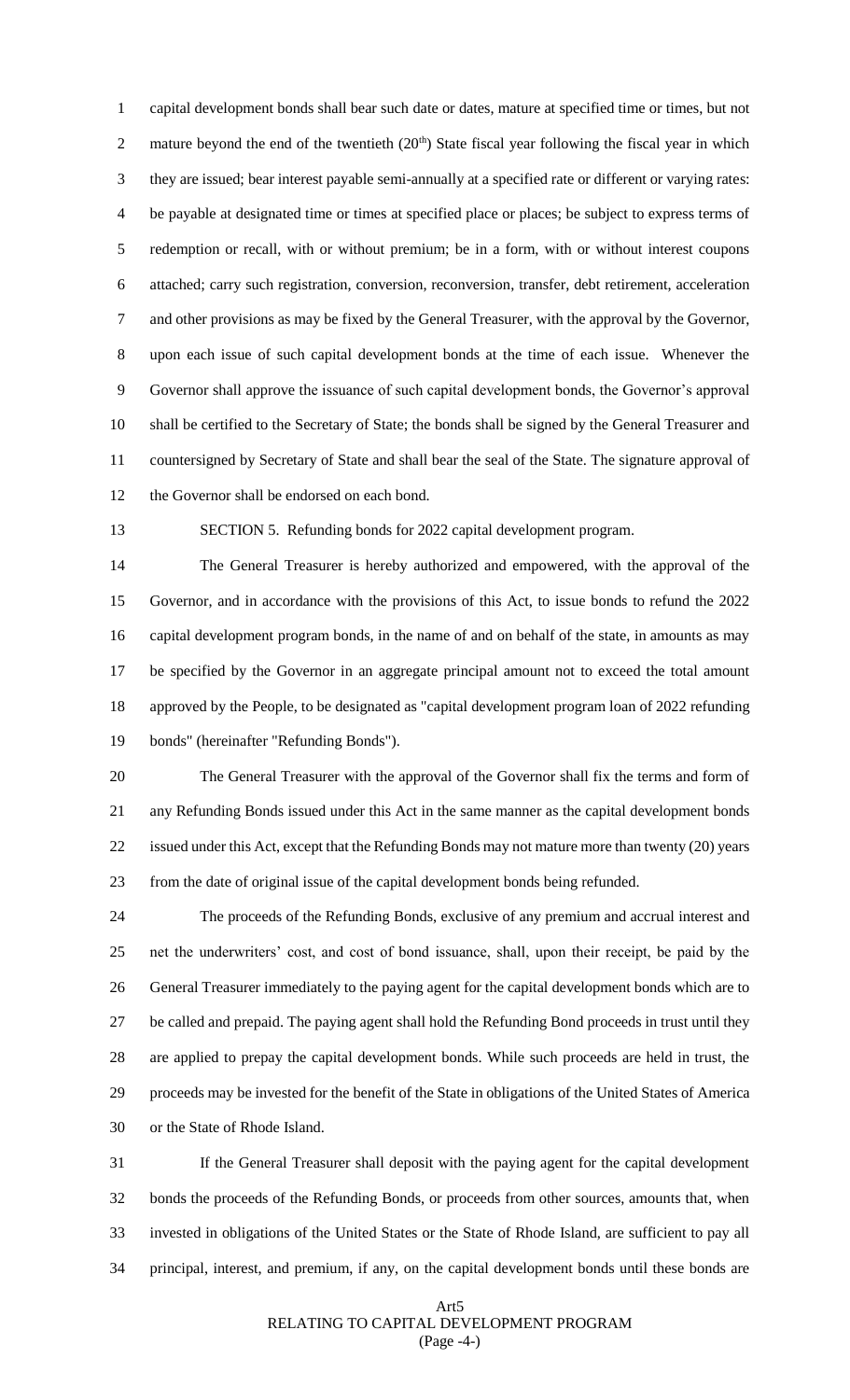called for prepayment, then such capital development bonds shall not be considered debts of the State of Rhode Island for any purpose starting from the date of deposit of such moneys with the paying agent. The Refunding Bonds shall continue to be a debt of the State until paid.

 The term "bond" shall include "note," and the term "refunding bonds" shall include "refunding notes" when used in this Act.

SECTION 6. Proceeds of capital development program.

 The General Treasurer is directed to deposit the proceeds from the sale of capital development bonds issued under this Act, exclusive of premiums and accrued interest and net the underwriters' cost, and cost of bond issuance, in one or more of the depositories in which the funds of the State may be lawfully kept in special accounts (hereinafter cumulatively referred to as "such capital development bond fund") appropriately designated for each of the projects set forth in Section 1 hereof which shall have been approved by the People to be used for the purpose of paying the cost of all such projects so approved.

 All monies in the capital development bond fund shall be expended for the purposes specified in the proposition provided for in Section 1 hereof under the direction and supervision of the Director of Administration (hereinafter referred to as "Director"). The Director or his or her designee shall be vested with all power and authority necessary or incidental to the purposes of this Act, including but not limited to, the following authority: (a) to acquire land or other real property or any interest, estate or right therein as may be necessary or advantageous to accomplish the purposes of this Act; (b) to direct payment for the preparation of any reports, plans and specifications, and relocation expenses and other costs such as for furnishings, equipment designing, inspecting and engineering, required in connection with the implementation of any projects set forth in Section 1 hereof; (c) to direct payment for the costs of construction, rehabilitation, enlargement, provision of service utilities, and razing of facilities, and other improvements to land in connection with the implementation of any projects set forth in Section 1 hereof; and (d) to direct payment for the cost of equipment, supplies, devices, materials and labor for repair, renovation or conversion of systems and structures as necessary for the 2022 capital development program bonds or notes hereunder from the proceeds thereof. No funds shall be expended in excess of the amount of the capital development bond fund designated for each project authorized in Section 1 hereof. With respect to the bonds and temporary notes described in Section 31 1, the proceeds shall be used for the following purposes:

 Question 1, relating to bonds in the amount of sixty-two million dollars (\$62,000,000) to provide funding for higher education facilities to be allocated as follows:

(a) University of Rhode Island Narragansett Bay Campus\$50,000,000

### Art5 RELATING TO CAPITAL DEVELOPMENT PROGRAM (Page -5-)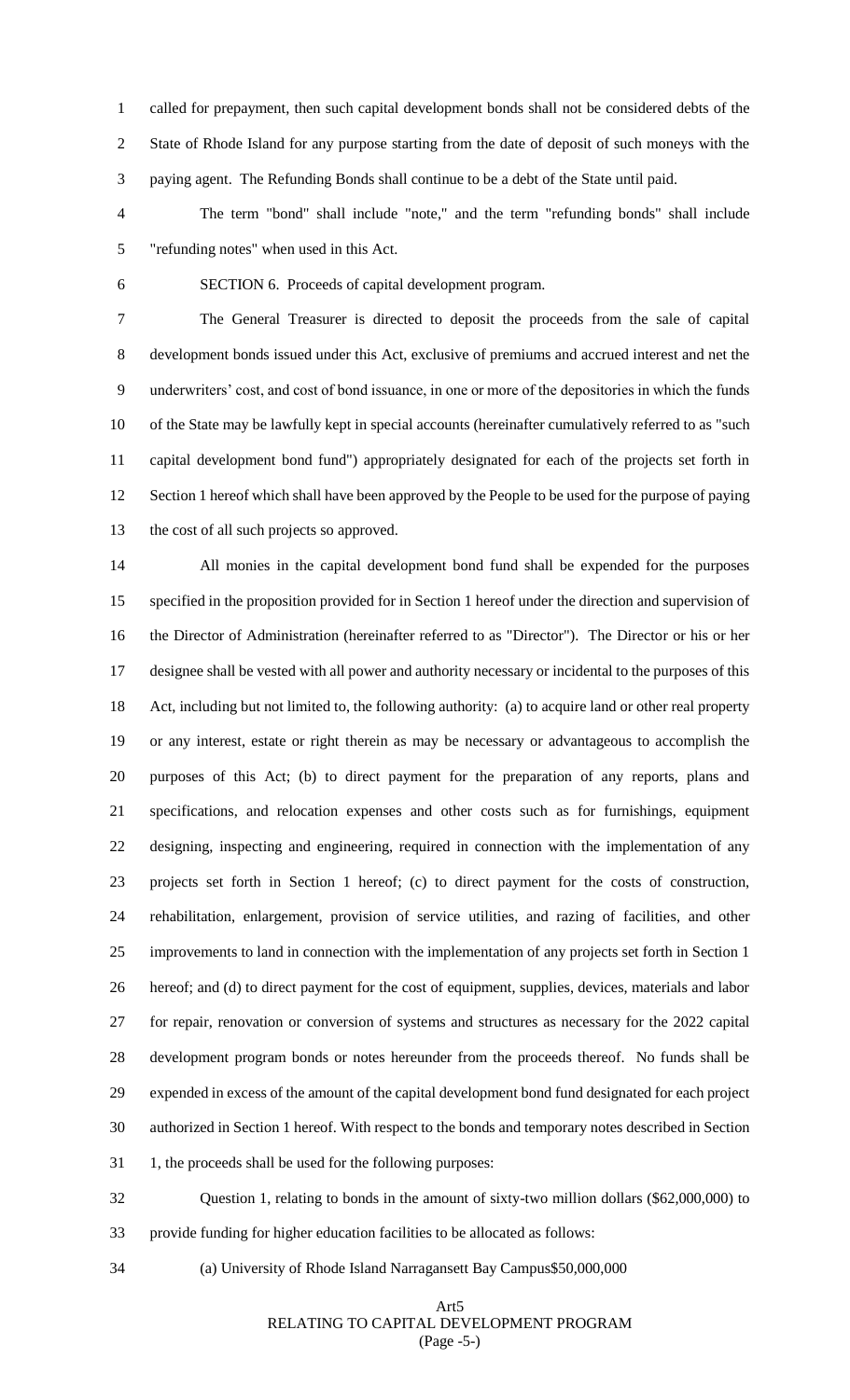Provides fifty million dollars (\$50,000,000) to fund repairs and construct new facilities on the University of Rhode Island's Narragansett Bay Campus in support of the educational and research needs for the marine disciplines.

 (b) Community College of Rhode Island Renovation and Modernization\$12,000,000 Provides twelve million dollars (\$12,000,000) to fund restoration and enhancement of academic and student support spaces and other infrastructure on the four campuses of the Community College of Rhode Island (CCRI). Funds will go towards modernizing and renovating facilities, addressing repairs, improving safety and energy efficiency, and replacing outdated technology and equipment used for teaching and learning.

 Question 2, relating to bonds in the amount of two hundred-fifty million dollars (\$250,000,000) to provide funding for the construction, renovation, and rehabilitation of the state's 12 public schools pursuant to § 45-38.2-4 (f).

 Question 3, relating to bonds in the amount of thirty-eight million dollars (\$38,000,000) for environmental and recreational purposes, to be allocated as follows:

15 (a) Municipal Resiliency **616,000,000** (a) Municipal Resiliency

 Provides sixteen million dollars (\$16,000,000) for up to seventy-five percent (75%) matching grants to municipalities for restoring and/or improving resiliency of infrastructure, vulnerable coastal habitats, and restoring rivers and stream floodplains. These funds are expected to leverage significant matching funds to support local programs to improve community resiliency and public safety in the face of increased flooding, major storm events, and environmental degradation.

22 (d) Small Business Energy Loan Program \$5,000,000 Provides five million dollars (\$5,000,000) for grants for small businesses to remove impediments to clean energy project implementation and would provide zero interest and below market rate loans for clean energy projects.

(e) Narragansett Bay and Watershed Restoration \$3,000,000

 Provides three million dollars (\$3,000,000) for activities to restore and protect the water quality and enhance the economic viability and environmental sustainability of Narragansett Bay and the state's watersheds. Eligible activities include nonpoint source pollution abatement, including stormwater management; nutrient loading abatement; commercial, industrial and agricultural pollution abatement; and riparian buffer and watershed ecosystem restoration.

 Provides three million dollars (\$3,000,000) to maintain forest and wildlife habitat and infrastructure on state properties, including state management areas.

32 (f) Forest Restoration  $$3,000,000$ 

### Art5 RELATING TO CAPITAL DEVELOPMENT PROGRAM (Page -6-)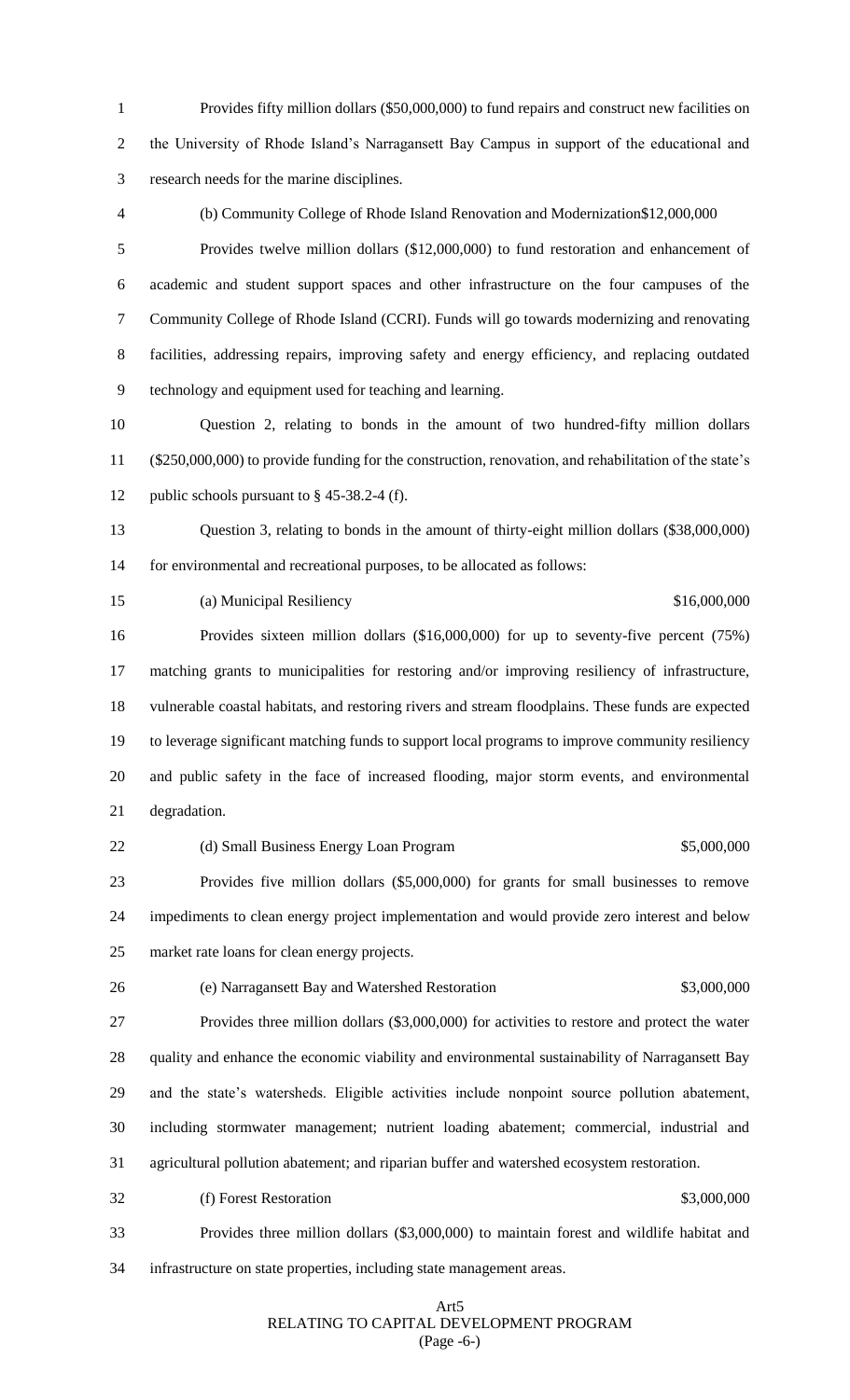(e) Brownfields Remediation and Economic Development \$4,000,000 Provides four million dollars (\$4,000,000) for up to eighty percent (80%) matching grants to public, private, and/or non-profit entities for brownfield remediation projects. (f) State Land Acquisition Program \$3,000,000 Provides three million dollars (\$3,000,000) for the State to acquire fee simple interest or conservation easements to open space, farmland, watershed, and recreation lands. (g) Local Land Acquisition Matching Grant Program \$2,000,000 Provides two million dollars (\$2,000,000) for up to fifty percent (50%) matching grants to municipalities, local land trusts and nonprofit organizations to acquire fee-simple interest, development rights, or conservation easements on open space and urban parklands. (h) Local Recreation Development Matching Grant Program \$2,000,000 Provides two million dollars (\$2,000,000) for up to eighty percent (80%) matching grants to municipalities to acquire, develop, or rehabilitate local public recreational facilities in Rhode Island. SECTION 7. Sale of bonds and notes. Any bonds or notes issued under the authority of this Act shall be sold at not less than the 17 principal amount thereof, in such mode and on such terms and conditions as the General Treasurer, with the approval of the Governor, shall deem to be in the best interests of the State. Any premiums and accrued interest, net of the cost of bond issuance and underwriter's discount, which may be received on the sale of the capital development bonds or notes shall become part of the Rhode Island Capital Plan Fund of the State, unless directed by federal law or regulation to be used for some other purpose. In the event that the amount received from the sale of the capital development bonds or notes exceeds the amount necessary for the purposes stated in Section 6 hereof, the surplus may be used to the extent possible to retire the bonds as the same may become due, to redeem them in accordance with the terms thereof or otherwise to purchase them as the General Treasurer, with the approval of the Governor, shall deem to be in the best interests of the state. Any bonds or notes issued under the provisions of this Act and coupons on any capital development bonds, if properly executed by the manual or electronic signatures of officers of the State in office on the date of execution, shall be valid and binding according to their tenor, notwithstanding that before the delivery thereof and payment therefor, any or all such officers shall for any reason have ceased to hold office.

SECTION 8. Bonds and notes to be tax exempt and general obligations of the State.

Art5 RELATING TO CAPITAL DEVELOPMENT PROGRAM (Page -7-)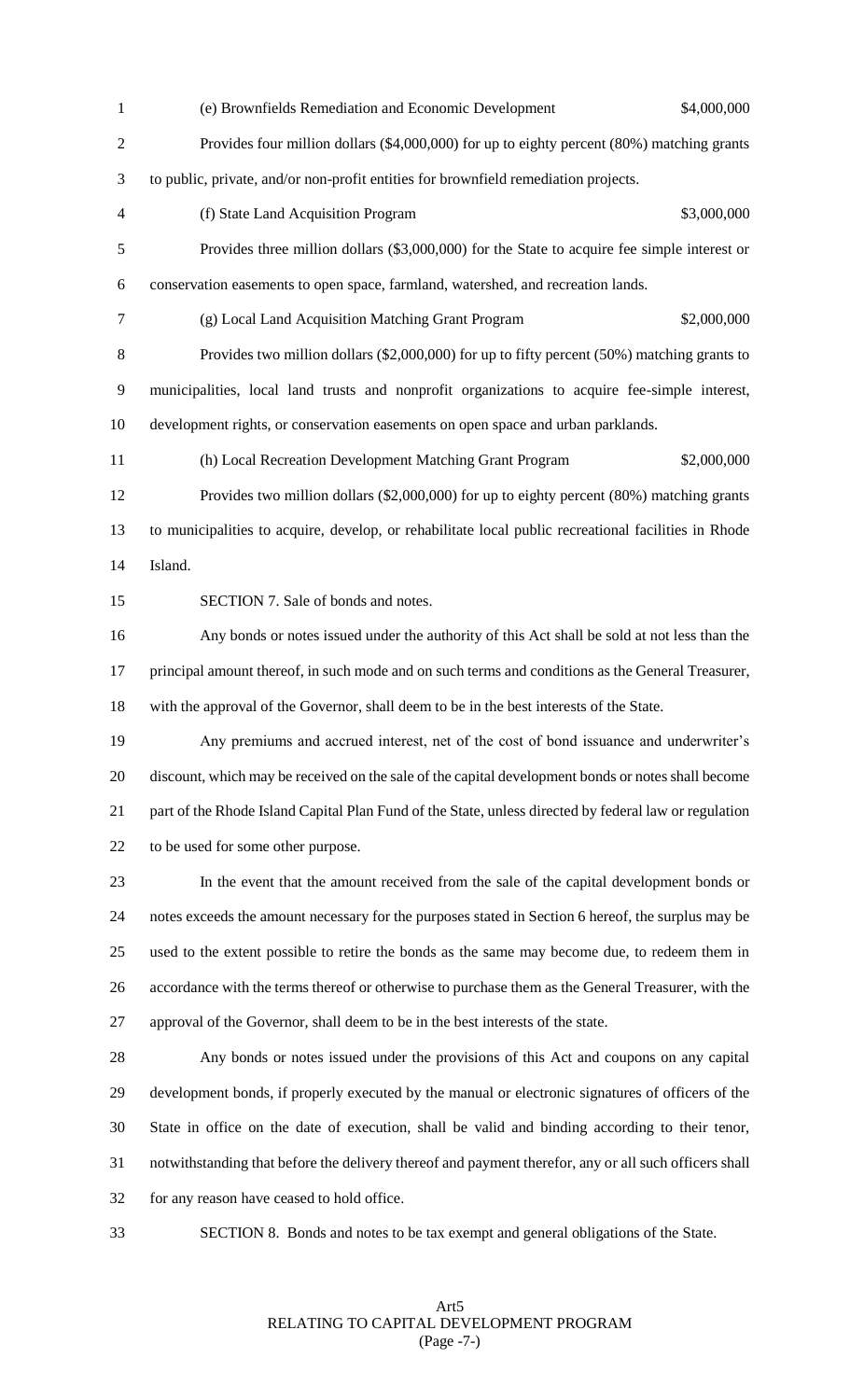All bonds and notes issued under the authority of this Act shall be exempt from taxation in the State and shall be general obligations of the State, and the full faith and credit of the State is hereby pledged for the due payment of the principal and interest on each of such bonds and notes as the same shall become due.

SECTION 9. Investment of moneys in fund.

 All moneys in the capital development fund not immediately required for payment pursuant to the provisions of this act may be invested by the investment commission, as established by Chapter 10 of Title 35, entitled "State Investment Commission," pursuant to the provisions of such chapter; provided, however, that the securities in which the capital development fund is invested shall remain a part of the capital development fund until exchanged for other securities; and provided further, that the income from investments of the capital development fund shall become a part of the general fund of the State and shall be applied to the payment of debt service charges of the State, unless directed by federal law or regulation to be used for some other purpose, or to the extent necessary, to rebate to the United States treasury any income from investments (including gains from the disposition of investments) of proceeds of bonds or notes to the extent deemed necessary to exempt (in whole or in part) the interest paid on such bonds or notes from federal income taxation.

SECTION 10. Appropriation.

 To the extent the debt service on these bonds is not otherwise provided, a sum sufficient to pay the interest and principal due each year on bonds and notes hereunder is hereby annually appropriated out of any money in the treasury not otherwise appropriated.

SECTION 11. Advances from general fund.

 The General Treasurer is authorized, with the approval of the Director and the Governor, in anticipation of the issue of notes or bonds under the authority of this Act, to advance to the capital development bond fund for the purposes specified in Section 6 hereof, any funds of the State not specifically held for any particular purpose; provided, however, that all advances made to the capital development bond fund shall be returned to the general fund from the capital development bond fund forthwith upon the receipt by the capital development fund of proceeds resulting from the issue of notes or bonds to the extent of such advances.

SECTION 12. Federal assistance and private funds.

 In carrying out this act, the Director, or his or her designee, is authorized on behalf of the State, with the approval of the Governor, to apply for and accept any federal assistance which may become available for the purpose of this Act, whether in the form of loan or grant or otherwise, to accept the provision of any federal legislation therefor, to enter into, act and carry out contracts in

### Art5 RELATING TO CAPITAL DEVELOPMENT PROGRAM (Page -8-)